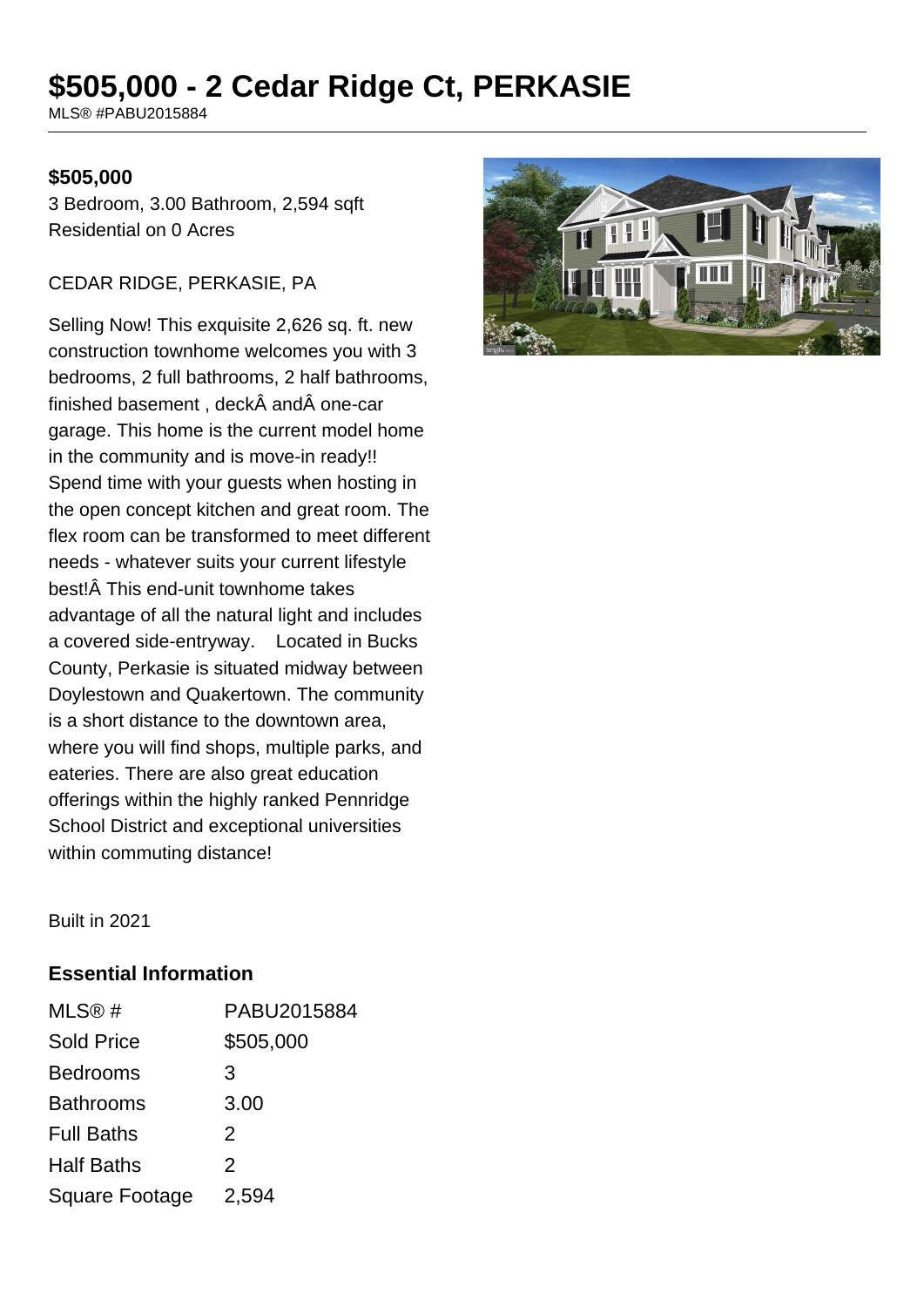| Acres             | 0.11                             |
|-------------------|----------------------------------|
| <b>Year Built</b> | 2021                             |
| <b>Type</b>       | Residential                      |
| Sub-Type          | End of Row/Townhouse             |
| <b>Style</b>      | <b>Traditional, Contemporary</b> |
| <b>Status</b>     | Closed                           |
| <b>Sold Date</b>  | March 30th, 2022                 |

# **Community Information**

| <b>Address</b>           | 2 Cedar Ridge Ct                                                                                              |  |
|--------------------------|---------------------------------------------------------------------------------------------------------------|--|
| Area                     | Perkasie Boro (10133)                                                                                         |  |
| Subdivision              | <b>CEDAR RIDGE</b>                                                                                            |  |
| City                     | <b>PERKASIE</b>                                                                                               |  |
| County                   | <b>BUCKS-PA</b>                                                                                               |  |
| <b>State</b>             | <b>PA</b>                                                                                                     |  |
| Zip Code                 | 18944                                                                                                         |  |
| <b>Amenities</b>         |                                                                                                               |  |
| <b>Amenities</b>         | Carpet, Pantry, Tub Shower, Stall Shower, Walk-in Closet(s),<br>Washer/Dryer Hookup                           |  |
| <b>Utilities</b>         | Cable TV, Electric Available, Natural Gas Available, Phone, Sewer<br>Available, Under Ground, Water Available |  |
| # of Garages             | 1                                                                                                             |  |
| Garages                  | Garage - Front Entry                                                                                          |  |
| <b>Interior</b>          |                                                                                                               |  |
| Appliances               | Dishwasher, Disposal, Microwave                                                                               |  |
| Heating                  | Central, Forced Air, Programmable Thermostat                                                                  |  |
| Cooling                  | Central A/C                                                                                                   |  |
| Fireplace                | Yes                                                                                                           |  |
| # of Fireplaces          | 1                                                                                                             |  |
| # of Stories             | $\overline{2}$                                                                                                |  |
| <b>Stories</b>           | 2 Story                                                                                                       |  |
| <b>Exterior</b>          |                                                                                                               |  |
| <b>Exterior</b>          | Concrete/Block, Stone, Vinyl Siding                                                                           |  |
| <b>Exterior Features</b> | Deck(s)                                                                                                       |  |

Roof Asphalt Foundation Concrete Perimeter